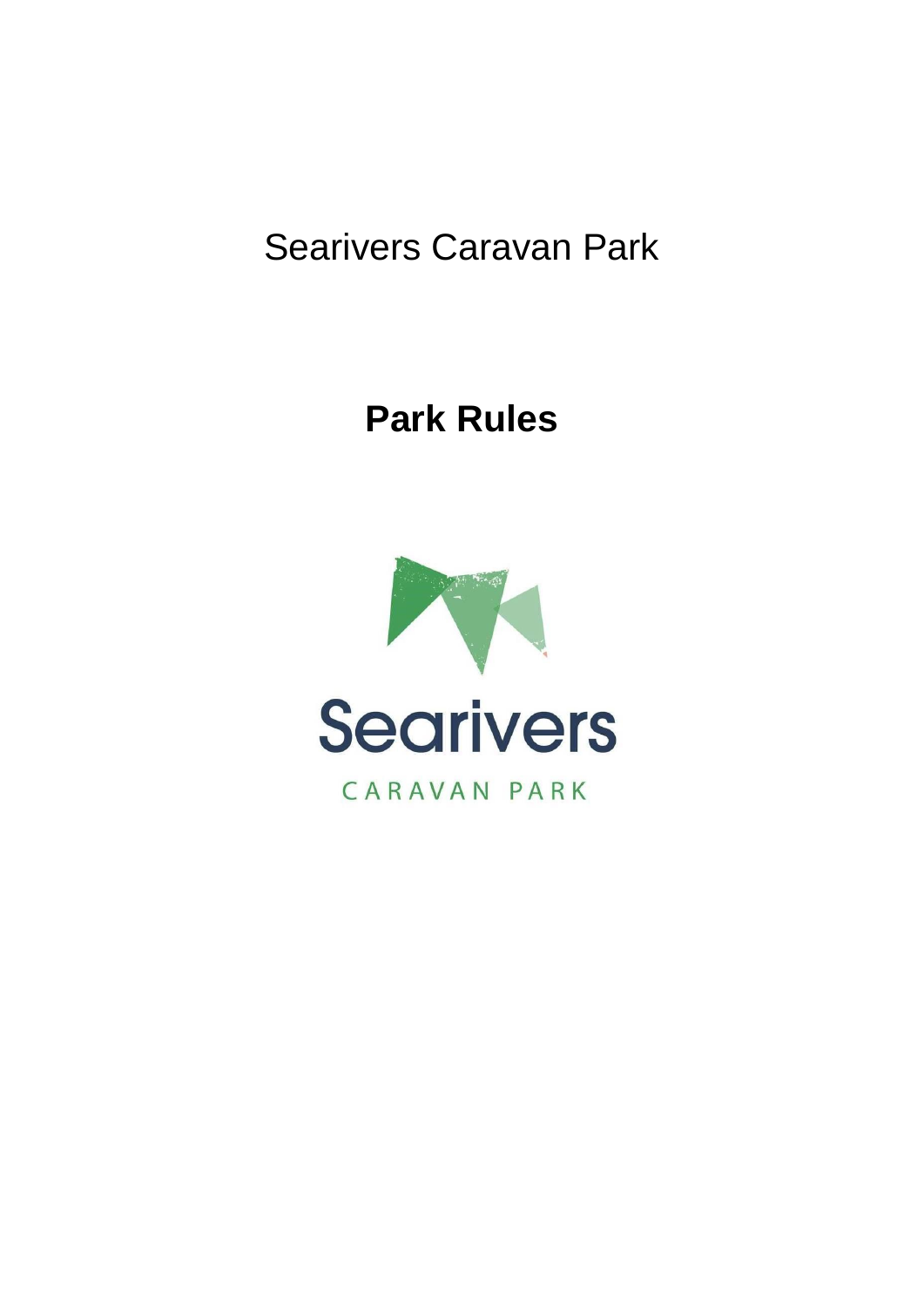# **Introduction**

These park rules are in place for the good management of Searivers Caravan Park and the benefit of all who use the park. These rules form part of the Licence Agreement that is the contract between us for your occupation of a pitch on the park. The park rules do not affect anything to which you are entitled under the terms of your Licence Agreement.

The expression 'you'/'your' means the caravan owner and/or occupier (and any of your guests). The expression 'we'/'us'/'our' refers to the park owner and/or manager.

The rules set out below are the park rules referred to in your Licence Agreement. You are reminded that breach of these rules is a breach of your Licence Agreement and may result in termination of the Licence Agreement.

## 1. **Site Licence**

- 1.1 All caravan owners at the park must comply with the conditions attached to the Site Licence which you will find attached to these park rules.
- 1.2 Pitch numbers must remain visible.
- 1.3 Your caravan may not be used as your main residence and on reasonable notice from us, we may ask you to provide your main residential address and evidence of your residence there.
- 1.4 The park cannot be used as a base from which to travel to and from work on a regular basis.<br>1.5 The park cannot be used as a base from which to trade a business of any description
- The park cannot be used as a base from which to trade a business of any description.

## 2. **The Season**

2.1 The Park is open for occupation during the Season described in Part 1 of your Licence Agreement.

#### 3. **Safety**

- 3.1 Gas and electrical, installations and appliances in your caravan holiday home should be regularly serviced and/or checked annually.
- 3.2 You should use the park safely and should not cause danger to others.
- 3.3 Please obey all health and safety notices displayed on the park and act on the reasonable instructions of park staff in matters of health and safety.

#### 4. **Security**

4.1 Intruder alarms must be of the silent, monitored type and audible alarms are not permitted.

#### 5. **Permitted number of occupiers**

5.1 Your caravan may not be used for sleeping a number of persons greater than the 'maximum sleeping capacity' stipulated in your Licence Agreement; if no number is stipulated then it may not be used for sleeping a number of persons greater than the number for which it was designed.

## 6. **Visitors to the caravan**

- 6.1 Visitors are permitted in your caravan between the hours of 8am and 11pm. It is your responsibility as the caravan owner to ensure that all visitors are made aware of, and adhere, to our park rules at all times. The office staff must be informed of any pre-arranged deliveries. The park is private property and only people lawfully staying with your permission have permission to enter the park.
- 6.2 All visitors must leave the park by 11.00pm.
- 6.3 We do not permit traders, salesmen or people visiting the park in a business capacity access to the park except with our prior consent.
- 6.4 It is your responsibility to ensure that your visitors and occupiers of your caravan adhere to the park rules.

#### 7. **Ejection on grounds of behaviour**

7.1 In the event of persistent or serious misconduct by you, a member of your family, your occupiers, visitors or guests, we will follow any relevant notice procedures in the Licence Agreement. We do not have to follow any formal procedure to eject other visitors.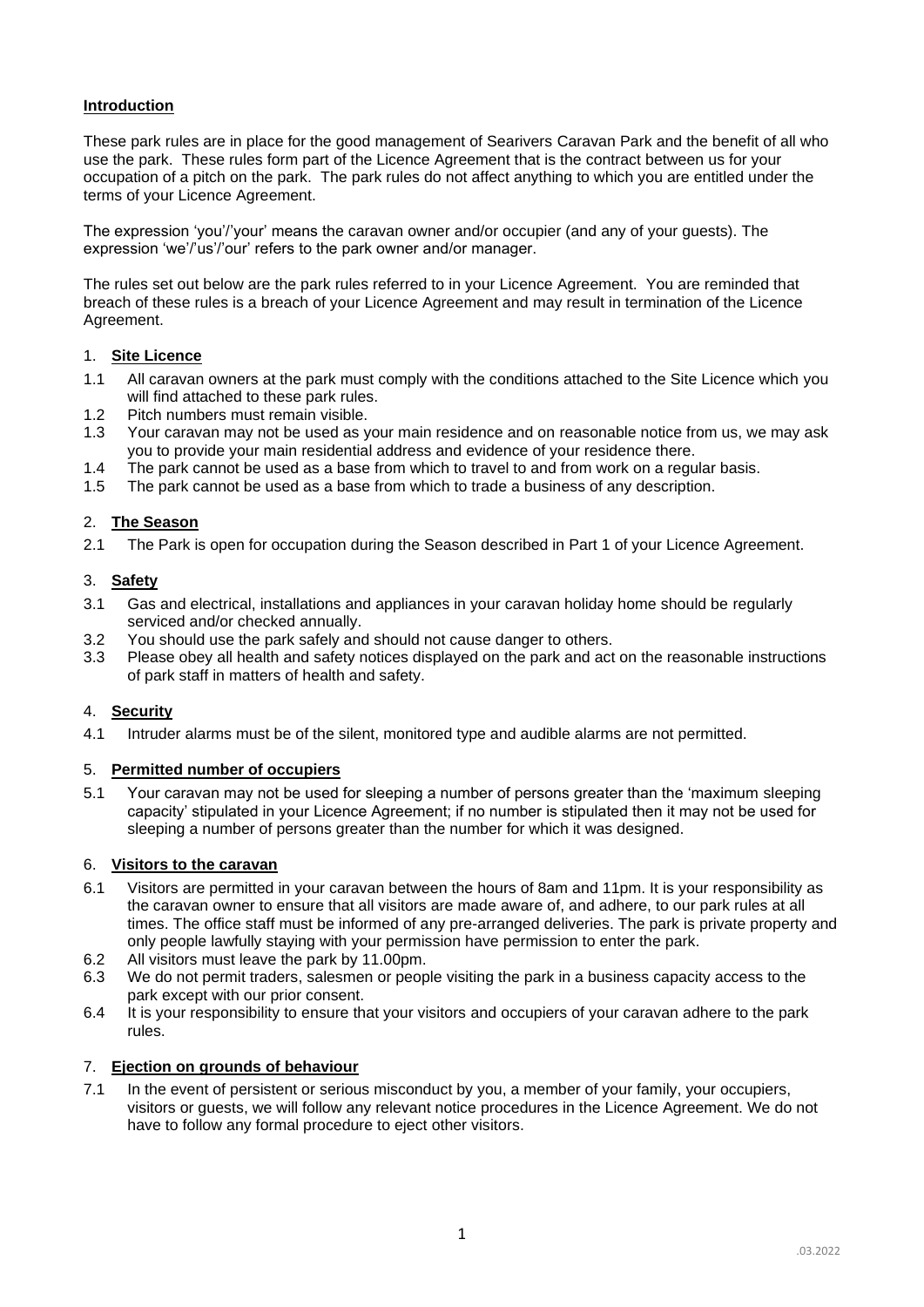# 8. **Condition of the Caravan**

- 8.1 The colour of the exterior of the caravan must not be changed without our prior consent in writing.
- 8.2 The caravan must be maintained in a state capable of movement but may not be moved off the pitch without our prior consent in writing.
- 8.3 Nothing may be displayed in the windows or on the exterior of the caravan except its number or nameplate of a reasonable size.

# 9. **Building and ground works**

- 9.1 Sheds, lean-tos and similar structures are not permitted on the park. Storage Boxes are allowed, the size and suggested location of which must be agreed by the park management beforehand.
- 9.2 We do not permit external structures to be added to the caravan such as porches, walkways and carports.
- 9.3 Construction of any form of skirting on your caravan is not permitted unless prior, written permission had been gained from the park owners.
- 9.4 If you wish to add any external structure to the caravan such as a fence, veranda or balcony you must first produce plans of what is proposed and obtain our written consent to do the work. Planning permission may be needed, and we may attach reasonable conditions such as requiring an inspection at intervals during the course of construction.
- 9.5 You must not install slabs or paving without first obtaining written permission from us.
- 9.6 You are responsible for the cleanliness of the caravan pitch.
- 9.7 You are responsible for keeping the area around the caravan clean and tidy.
- 9.8 TV aerials or satellite dishes are only permitted with our express written consent unless installed by a park approved contractor.
- 9.9 If external contractors are to be employed to carry out work to the caravan, you must give us written notice at least seven days before the contractors start work (or in the case of emergency as much notice as possible) and ensure all contractors employed by you provide us with the relevant documentation so that we can check their insurance and competence in order to maintain a safe environment on the park.

# 10. **End of Season**

- 10.1 While the park is open throughout the year, it is your responsibility to ensure that the caravan is prepared for the winter months and drained down if you don't plan to use it over winter or it is not to be used for a period of time. The park offers a drain down service, alternatively, you can make your own arrangements. We recommend that you check the terms of your caravan insurance should you not use the park service.
- 10.2 It is recommended that all gas, electricity, and water connections are switched off when the caravan is not in use over winter. In the case of centrally heated caravans, you may wish to leave the heating on low or at least on a frost setting over the winter months to help prevent the pipes freezing. Please check your insurance terms and appliance manufacturers manual.
- 10.3 During the winter months, when the caravan is not occupied, we recommend that the curtains of your caravan are drawn back, and all items of value removed.
- 10.4 You are solely responsible for securing the caravan and must ensure that the caravan and its contents are adequately insured throughout the year against all usual risks including flood, storm and tempest. All outdoor furniture and other items kept outside should be stored away safely when the caravan isn't occupied.

## 11. **Utilities installations**

- 10.5 All gas, electricity and water connections must be switched off when the caravan is not occupied. In the case of centrally heated caravans, you may wish to leave the heating on low or at least on a frost setting over the winter months to help prevent the pipes freezing. Please check your insurance terms and appliance manufacturers manual.
- 11.1 If you experience any problem with the park's electrical, gas or water system please contact us. You must not attempt to work on the park's electrical, gas or water system yourself.

## 12. **Drainage system**

12.1 You must not introduce any foreign items into the drainage system including cleaning cloths, babies' nappies, sanitary towels, condoms, cooking fat, engine oil, grease, or paint.

# 13. **Tents**

13.1 No tent is permitted on your pitch or the park.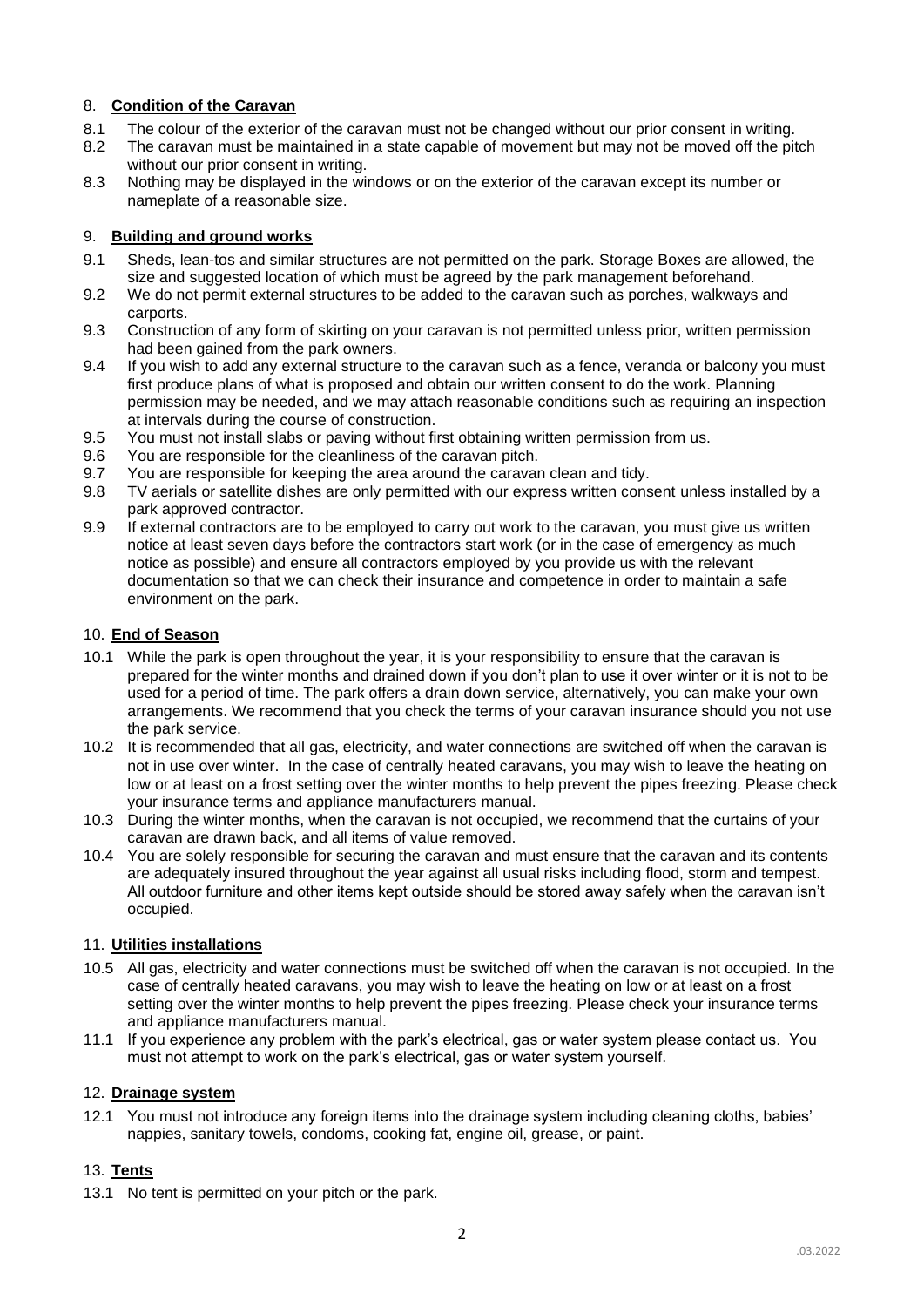# 14. **Enclosure of pitches**

14.1 We do not permit the erection of fences or any means of enclosure of a caravan pitch.

# 15. **Trees and shrubs**

- 15.1 You must not cut any trees or hedges at the park. If you find any tree or hedge a nuisance or unsatisfactory, please take the matter up with us.
- 15.2 You must not, without our prior written consent, plant any tree or shrub.

# 16. **Digging**

16.1 You must not dig any hole in the ground at the park.

# 17. **Washing**

- 17.1 Washing lines may be of the rotary type or the windowsill type only and must be removed and stored out of sight immediately after each use.
- 17.2 Rotary washing lines must be sited in a position approved by us because of the risk of damage to mowing equipment and must not cause a nuisance or inconvenience to others.

# 18. **Refuse**

- 18.1 Refuse must not be left or deposited outside your caravan. Please use the refuse bins provided.
- 18.2 Do not dispose of garden waste, bikes, metal items, mattresses, white goods, electronics, furniture, or large toys in the park bin bays.
- 18.3 Dry Mixed Recycling points and Glass Bins are available on the park, and you should use these facilities where appropriate.

## 19. **Vehicles, driving and parking**

- 19.1 Vehicles
- 19.1.1 No vehicle except a private car is permitted onto the park; motorhomes, lorries, vans, and commercial vehicles of any sort are permitted only by prior arrangement. Smaller commercial vehicles up to 3.5Tonnes are permitted if only being used as a means of transport to and from your caravan and are not being used in a business capacity whilst on the park.
- 19.1.2 Only vehicles taxed and insured for use on a public road may be kept at the park and we reserve the right to remove any vehicle which appears to be abandoned.
- 19.1.3 All drivers of vehicles on the park must hold a current driving licence for the category of vehicle driven.
- 19.1.4 All accessories and items towed by vehicles (such as towed boats and jet skis) must be insured as for use on the public road.
- 19.1.5 Motor vehicle repairs must not be carried out at the park, but a recognised breakdown service may attend in the event of a breakdown. Permission must be sought from the park management for smaller repairs such as changing a tyre or a flat battery. This must be carried out within the confines of your pitch whilst not causing an obstruction or disturbance to others.
- 19.1.6 Quad bikes, trials bikes and scooters are not permitted on the park.
- 19.1.7 Washing cars with a hosepipe is not permitted.

## 19.2 Driving

- 19.2.1 We permit cars onto the park for the purposes of access to the caravan only. Accordingly, save to the extent that you may need to do so because of a disability, you must not drive cars around the park. We may ask for reasonable evidence of any disability relevant to this rule.
- 19.2.2 Speed must be kept to an absolute minimum and pedestrians and cyclists must be given priority. Speed restrictions must also be observed by cyclists.
- 19.2.3 Driving on the park is restricted to the park roads.
- 19.2.4 You must adhere strictly to all speed limits at the park.
- 19.2.5 You are not permitted to give anyone driving lessons at the park and we do not permit learner drivers to drive on the park.

## 19.3 Parking

- 19.3.1 You may park up to two cars at the caravan in the permitted parking areas.
- 19.3.2 Parking on the grass and roadsides is not permitted. Where there is no driveway, parking is permitted on the grass next to your own caravan during dry conditions only. Vehicles must not be parked on the grass in wet conditions.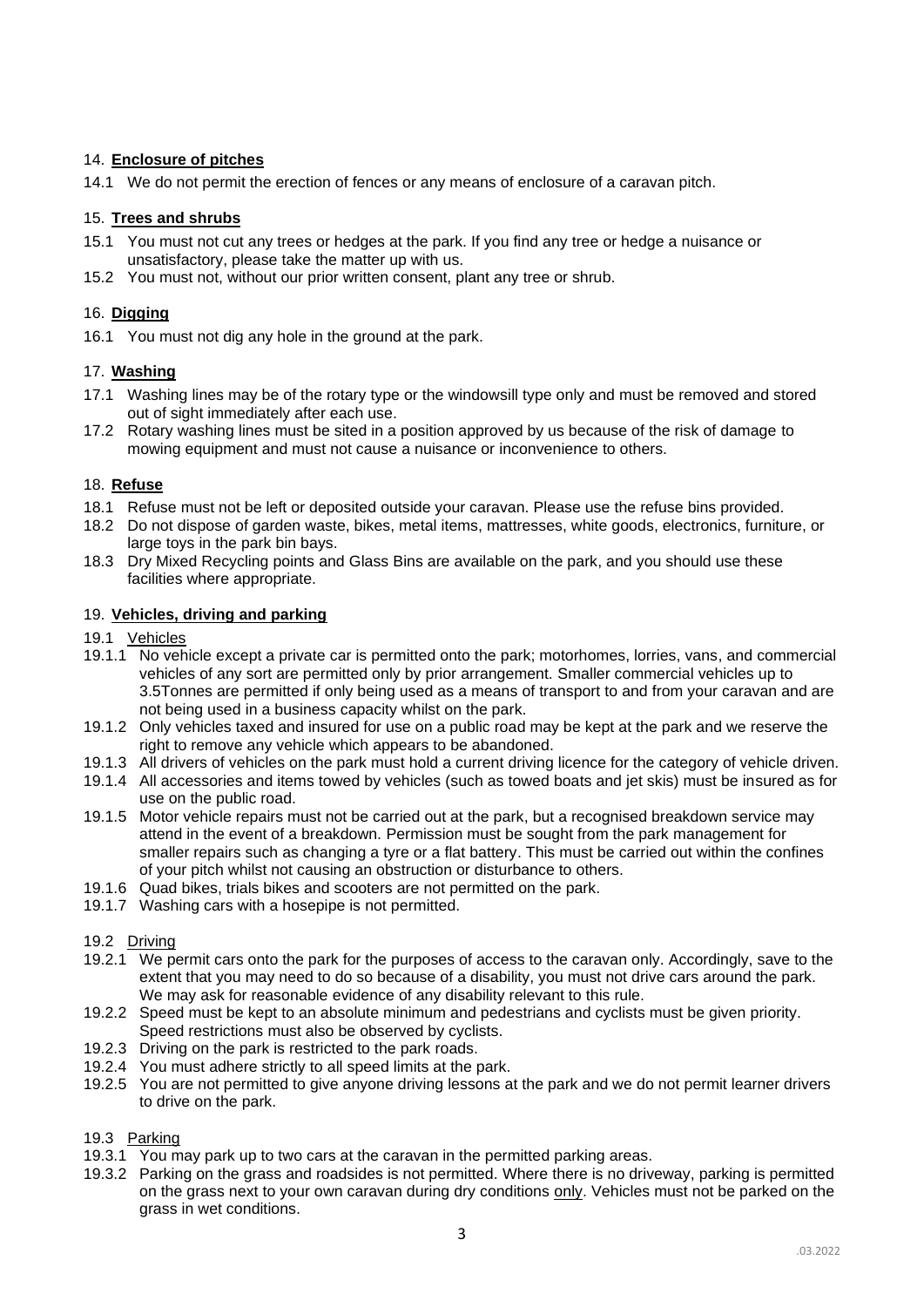# 20. **Behaviour**

- 20.1 Please act in a courteous and considerate manner towards anyone visiting, using, or working on the caravan or the park including us, our staff, other customers of ours and users of other caravans and accommodation at the park.
- 20.2 Please supervise children, including visiting children, properly so that they are not a nuisance or danger to themselves or others.
- 20.3 Please observe and take all reasonable steps to ensure that all people who use or visit the caravan (including in each case children in their party) adopt the following standards of behaviour. You must not:
- 20.3.1 Commit any criminal offence at the park or use the caravan in connection with any criminal activity
- 20.3.2 Commit any acts of vandalism or nuisance
- 20.3.3 Use fireworks, Chinese lanterns or similar
- 20.3.4 Keep or carry any firearm or any other weapon at the park
- 20.3.5 Use any unlawful drugs
- 20.3.6 Carry on any trade or business at the park
- 20.3.7 Permit anyone who is to your knowledge on the Violent and Sex Offenders Register to use or visit the caravan.
- 20.4 Please respect the privacy of other caravan owners and keep noise at a minimum between the hours of 10pm and midnight with absolute quiet between midnight and 8am.
- 20.5 You must keep away from any vacant pitches.
- 20.6 Barbeques must finish by 10pm.
- 20.7 Alcoholic drinks may be consumed only in the immediate vicinity of your caravan. You are responsible for any visitors, whether they be other caravan owners or visitors to the park, who may consume alcohol whilst in the vicinity of your caravan.
- 20.8 Fire hoses may not be used for any improper purpose such as washing cars or boats.

## 21. **Children**

- 21.1 Children are the responsibility of their parents or guardians at all times.
- 21.2 Children are to be supervised at all times so that they are not a nuisance or danger to themselves or others.
- 21.3 Children may not ride bicycles, scooters (or similar) so as to cause a nuisance or undue noise.

# 22. **Pets**

- 22.1 The following pets and animals are permitted on the park:
- 22.1.1 Not more than 3 dog(s) (other than any of the breeds subject to the Dangerous Dogs Act 1991). Owners with more than 3 dogs must seek written permission from the park owners.
- 22.1.2 Not more than 2 domestic cat (s).
- 22.1.3 Dogs must be kept on a short lead at all times on the park and you must clean up if the animal defecates on the park.
- 22.2 Dogs must be kept on a leash and not be allowed to wander the park. This applies the entire park including the rear fields and other open areas.
- 22.3 Your Licence Agreement contains undertakings not to cause any nuisance, undue noise or disturbance. These extend to the behaviour of pets and animals.

## 23. **Recreation**

- 23.1.1 Games may be played within the vicinity of your pitch; ball games are permitted only in the areas set aside for recreation.
- 23.1.2 Small children's kites are allowed on park but must not be flown in the vicinity of caravans or overhead lines on the park. Children must be supervised by a responsible adult at all times. Larger stunt kites are not permitted.
- 23.1.3 To respect the privacy and safety of others on park, drones, powered model aircrafts or any other powered flying object are not permitted without the express written permission from the park owners.
- 23.1.4 You may not use skateboards, roller-skates, rollerblades or micro scooters at the park so as to cause a nuisance or undue noise.
- 23.2 All children's play areas must be vacated by 9pm.

## 24. **Mail**

24.1 The park address must not be used for postal deliveries.